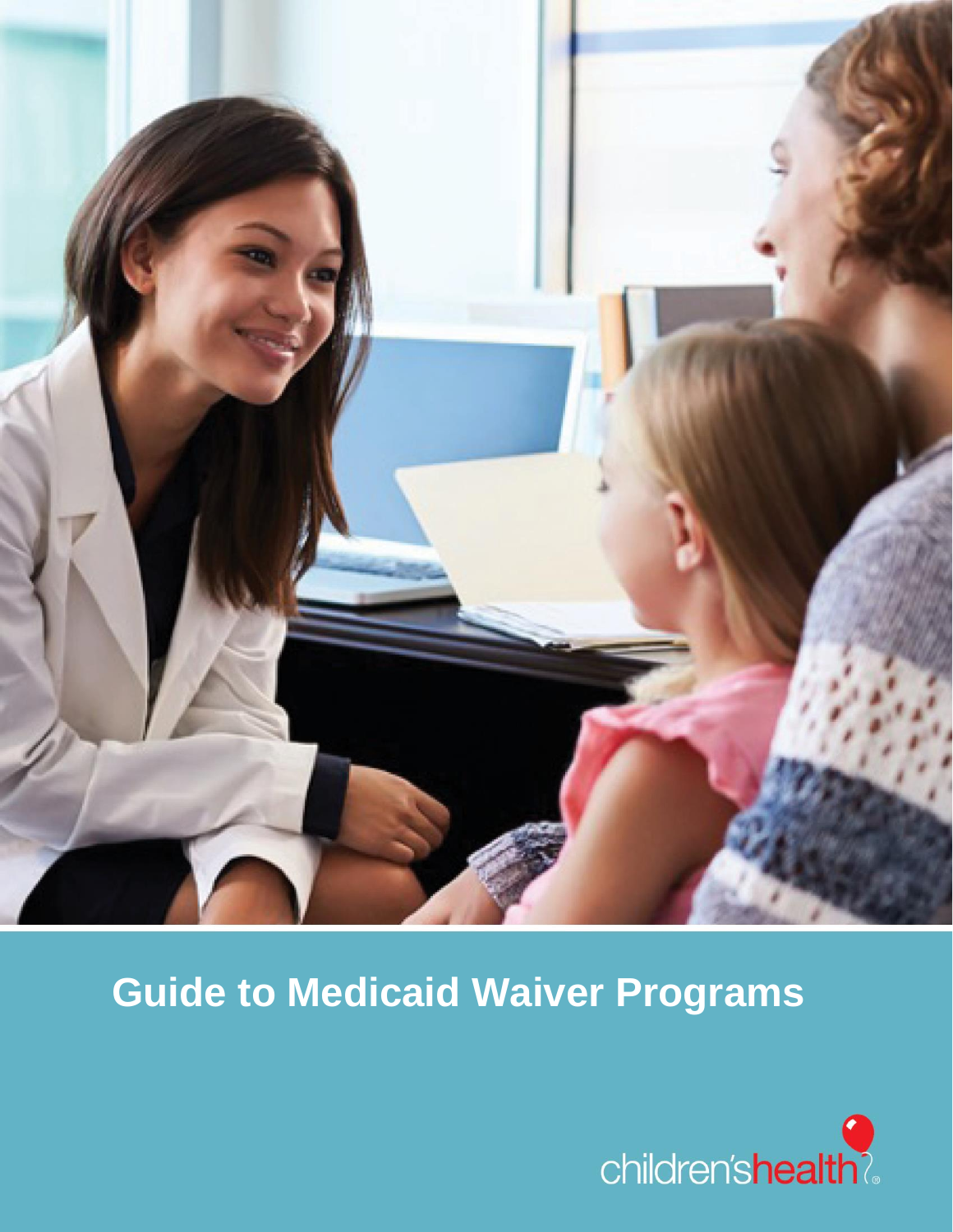Dear Caregiver,

This guide will help you learn more about Medicaid Waiver programs. You can use this guide to help you decide if your child can get help from a Medicaid Waiver Program.

If you have questions, please ask you care team. We are here to help!

Sincerely, **Children's Health**

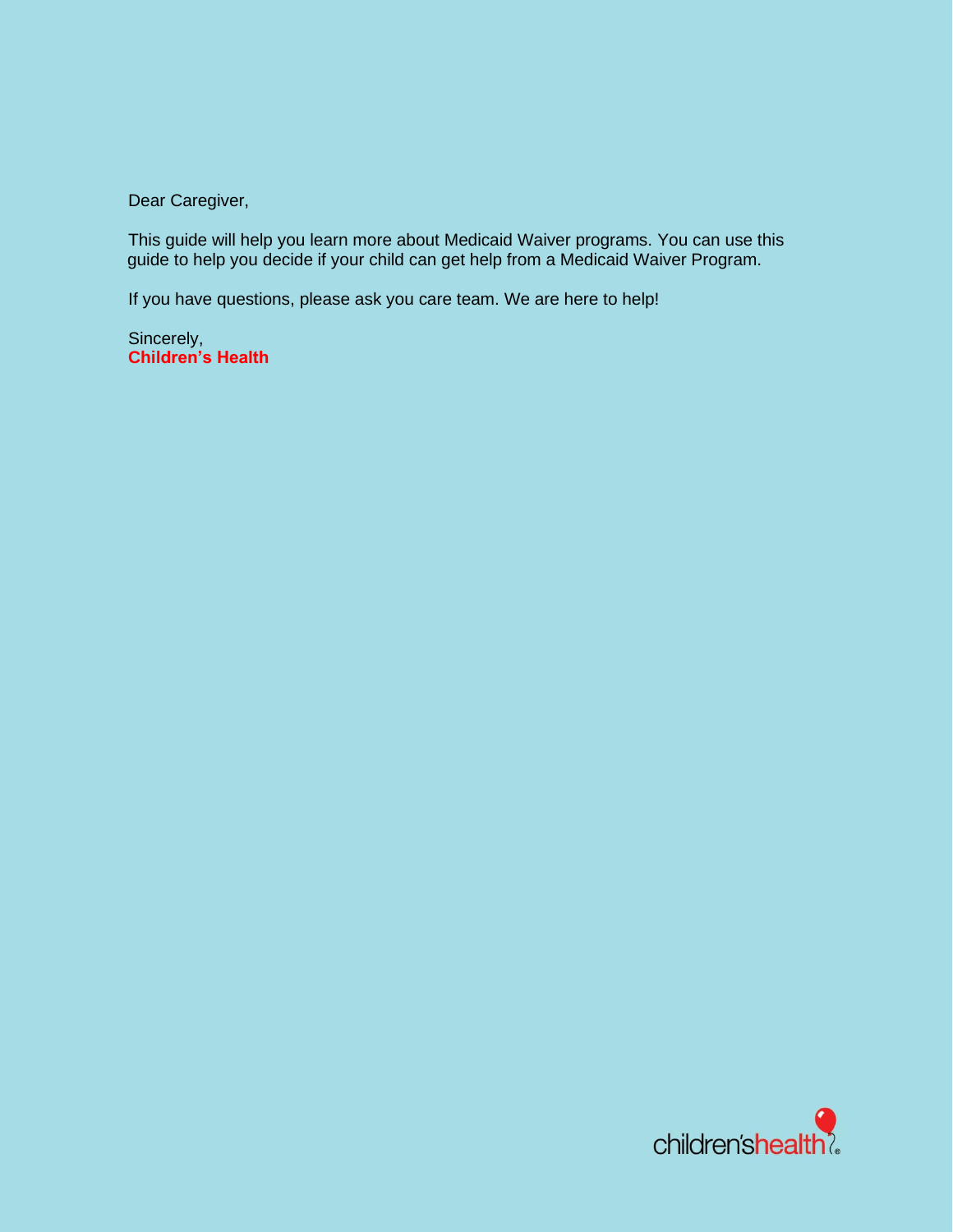### **Contents**

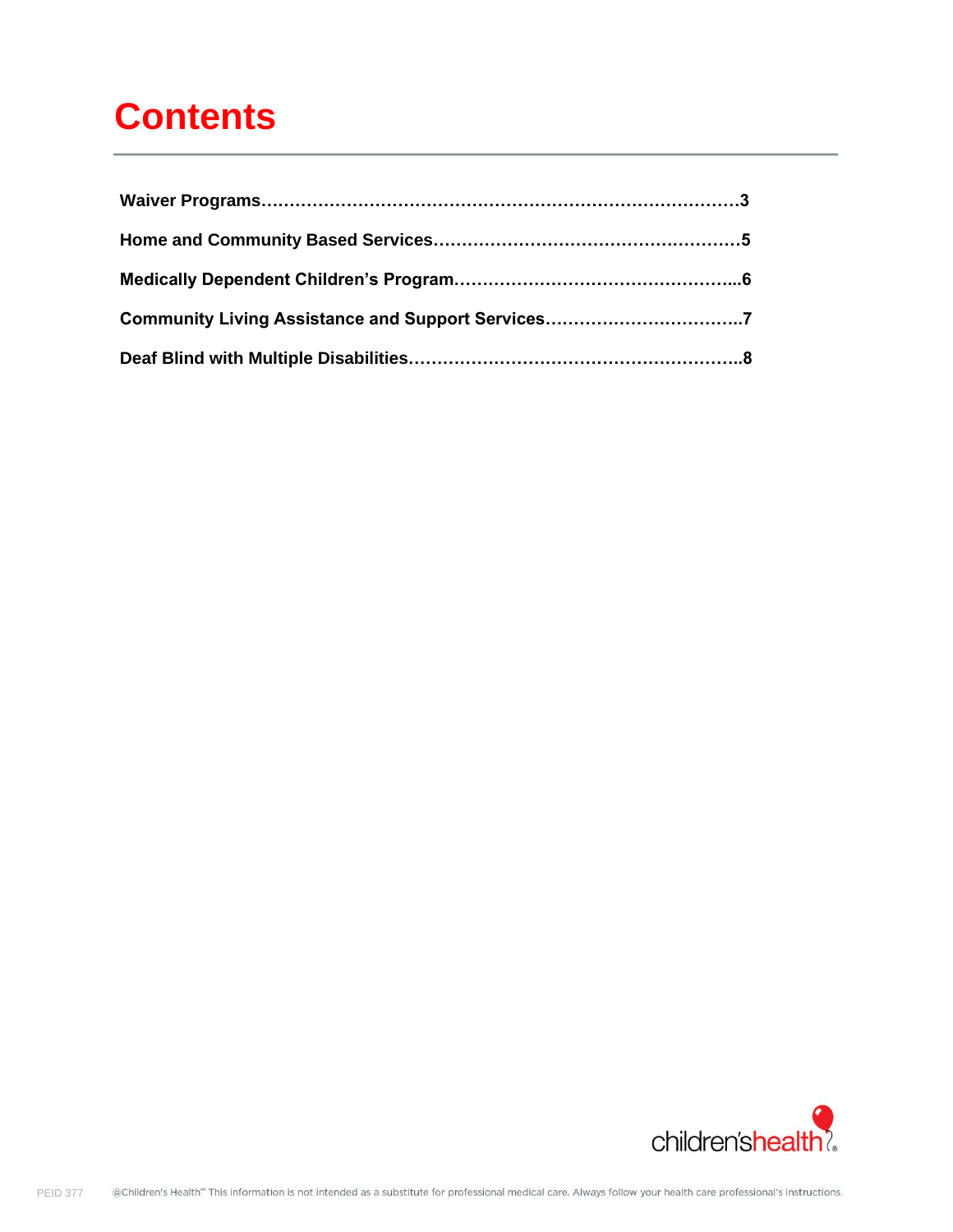### **Waiver Programs**

#### **What is a Medicaid Waiver program?**

- A waiver program lets a state use money from Medicaid to give some longterm home and community-based services for children and adults with a disability (your child may have 1 or more).
- If your child is eligible, they can get the services they need in their own homes or other community settings.
- Most waiver programs are based on your child's disability and their income (not the family's income).
- If your child gets services from a waiver program, they also get Medicaid health insurance.

#### **Why are they called waivers?**

- They are called "waivers" because certain Medicaid rules are waived (those rules are put aside).
- In Texas, there are many waiver programs run by The Texas Health and Human Services Commission (HHSC) and the Department of State Health Services (DSHS).

#### **What do I need to know?**

- Sign-up for the waiver programs ASAP (as soon as possible).
	- $\circ$  Some waiver programs have wait times of over 15 years.
	- o Even if you are not sure your child will ever need these services, it is better to have these waiver programs as choices if your child needs them in the future.
- Sign-up for as many waiver programs (interest lists) that meet your child's needs.
	- $\circ$  They can be on many interest lists, but they can only be a part of 1 waiver program at a time,
	- $\circ$  If you apply in person or on the phone, always get the names of the people you speak to and any other details they give you when you sign up. Keep it with your records.
	- o You should get a letter to confirm your child has been put on a waiver program interest list.
- The State may call you or send you a letter about the waiver programs you signed your child up for.
	- $\circ$  It is important you always answer, or your child's name may be taken off the lists.
- Call the waiver program if you change your address or phone number.

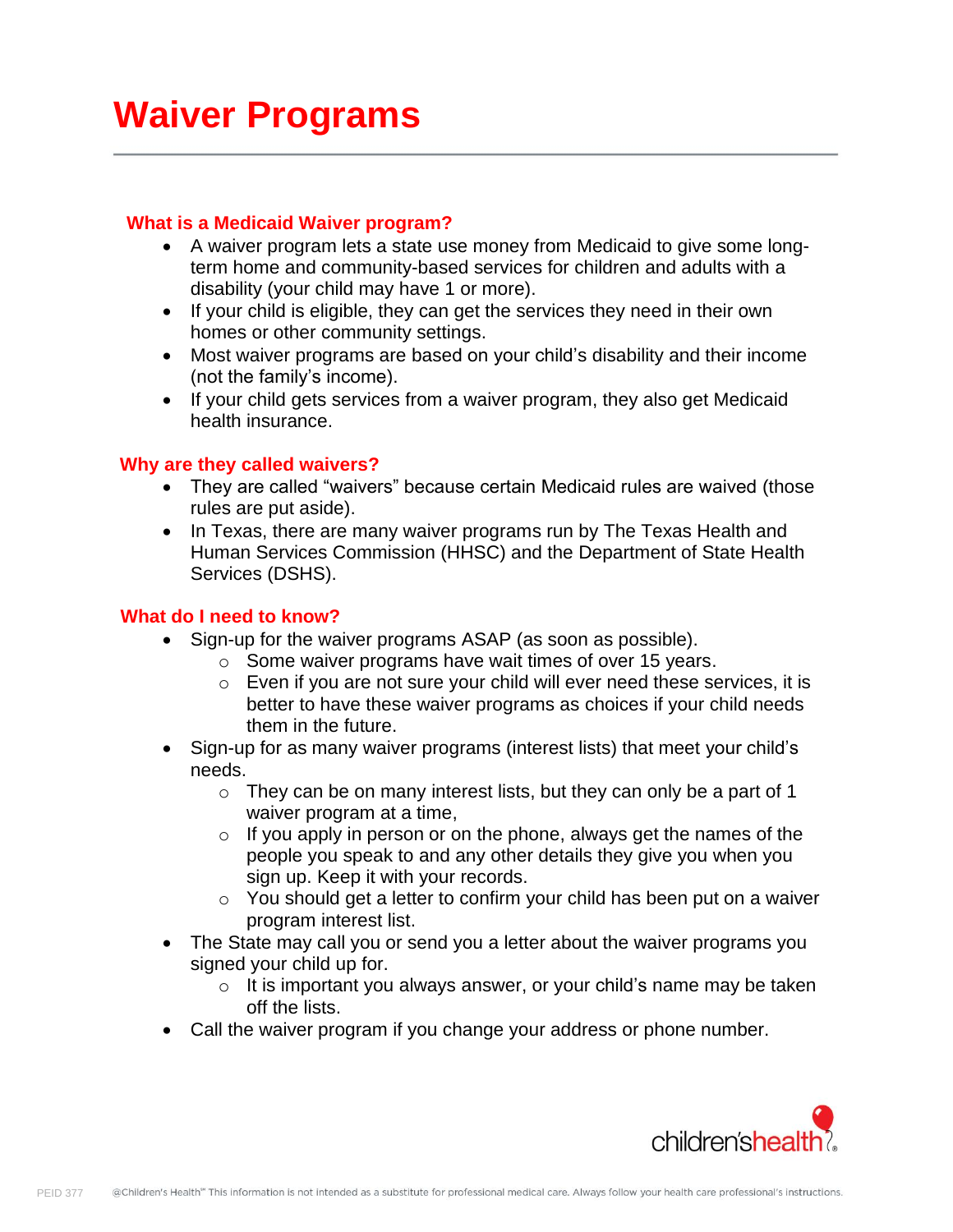### **Waiver Programs**

- Call at least 1 time per year to make sure that your child's name is still on the list.
	- o Many parents use their child's birthday as a date to call so they do not forget.
	- o Ask where your child is on the interest list.
	- o Make sure that your contact information (name, address, telephone number) is still right.

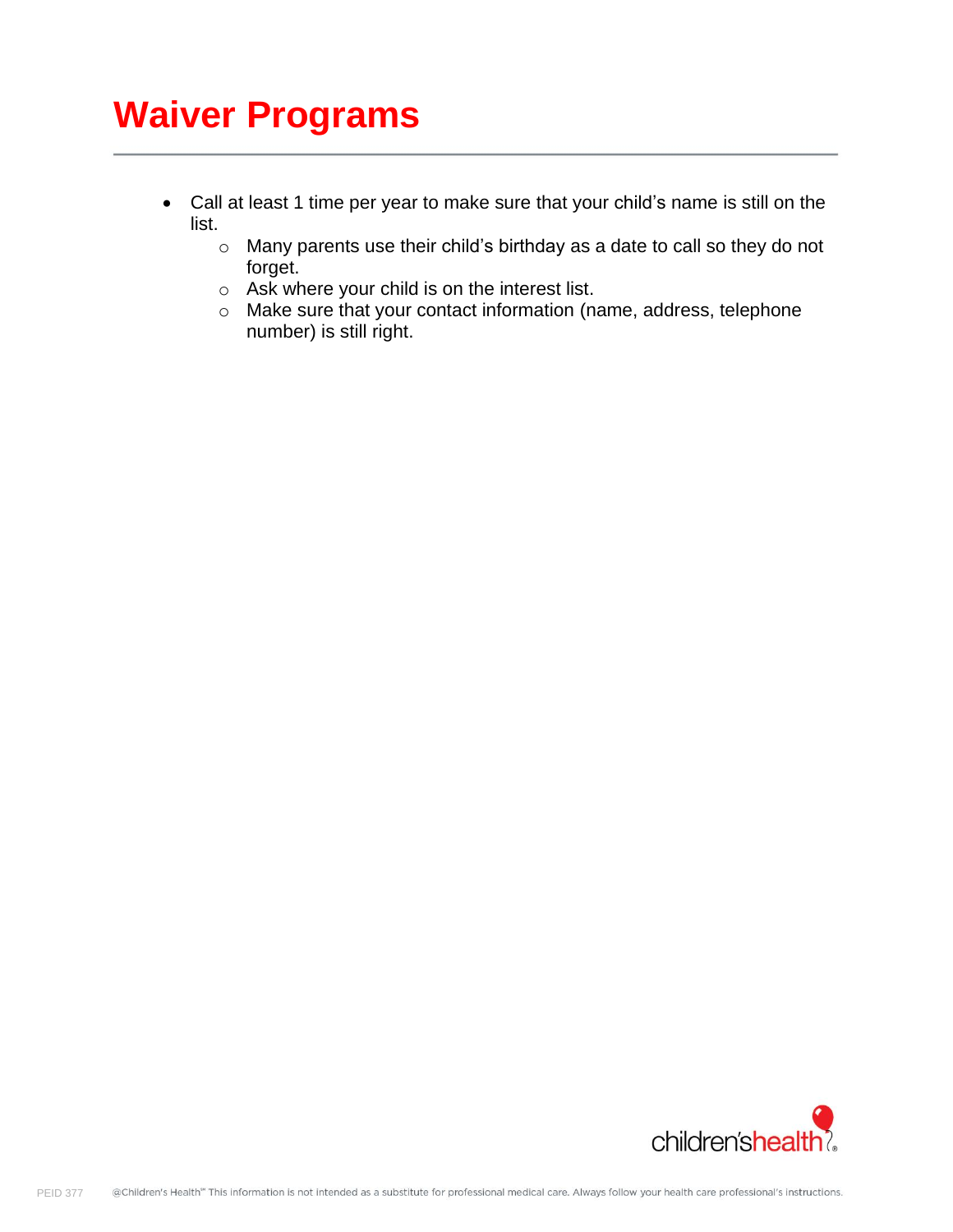## **Home and Community-based Services (HCS)**

#### **What is Home and Community-based Services (HCS)?**

- HCS offers services and support to people with an intellectual disability (ID) or related condition (other health issues)
	- Related conditions:
		- o A disability (other than an ID) that starts before the age of 22 and will likely continue.
		- o Must cause major limits with the person being able to function and cause limits like those of an ID.
		- o Autism, Cerebral Palsy, Seizure Disorder and Spina Bifida are types of **related conditions.**
	- HCS offers services and support so that people can live at home with their family, in their own home or in a community setting like a small group home.

#### **How do I learn more about the HCS Waiver Program?**

- Visit the following websites:
	- o [https://hhs.texas.gov/doing-business-hhs/provider-portals/long-term](https://hhs.texas.gov/doing-business-hhs/provider-portals/long-term-care-providers/home-community-based-services-hcs)[care-providers/home-community-based-services-hcs](https://hhs.texas.gov/doing-business-hhs/provider-portals/long-term-care-providers/home-community-based-services-hcs)
	- o [https://www.navigatelifetexas.org/en/insurance-financial-help/texas](https://www.navigatelifetexas.org/en/insurance-financial-help/texas-medicaid-waiver-programs-for-children-with-disabilities)[medicaid-waiver-programs-for-children-with-disabilities](https://www.navigatelifetexas.org/en/insurance-financial-help/texas-medicaid-waiver-programs-for-children-with-disabilities)

#### **How do I get my child on the HCS interest list?**

• Contact your county's Local Intellectual and Development Disability Authority (LIDDA). Find the LIDDA that serves your area by going to [https://apps.hhs.texas.gov/contact/la.cfm.](https://apps.hhs.texas.gov/contact/la.cfm)

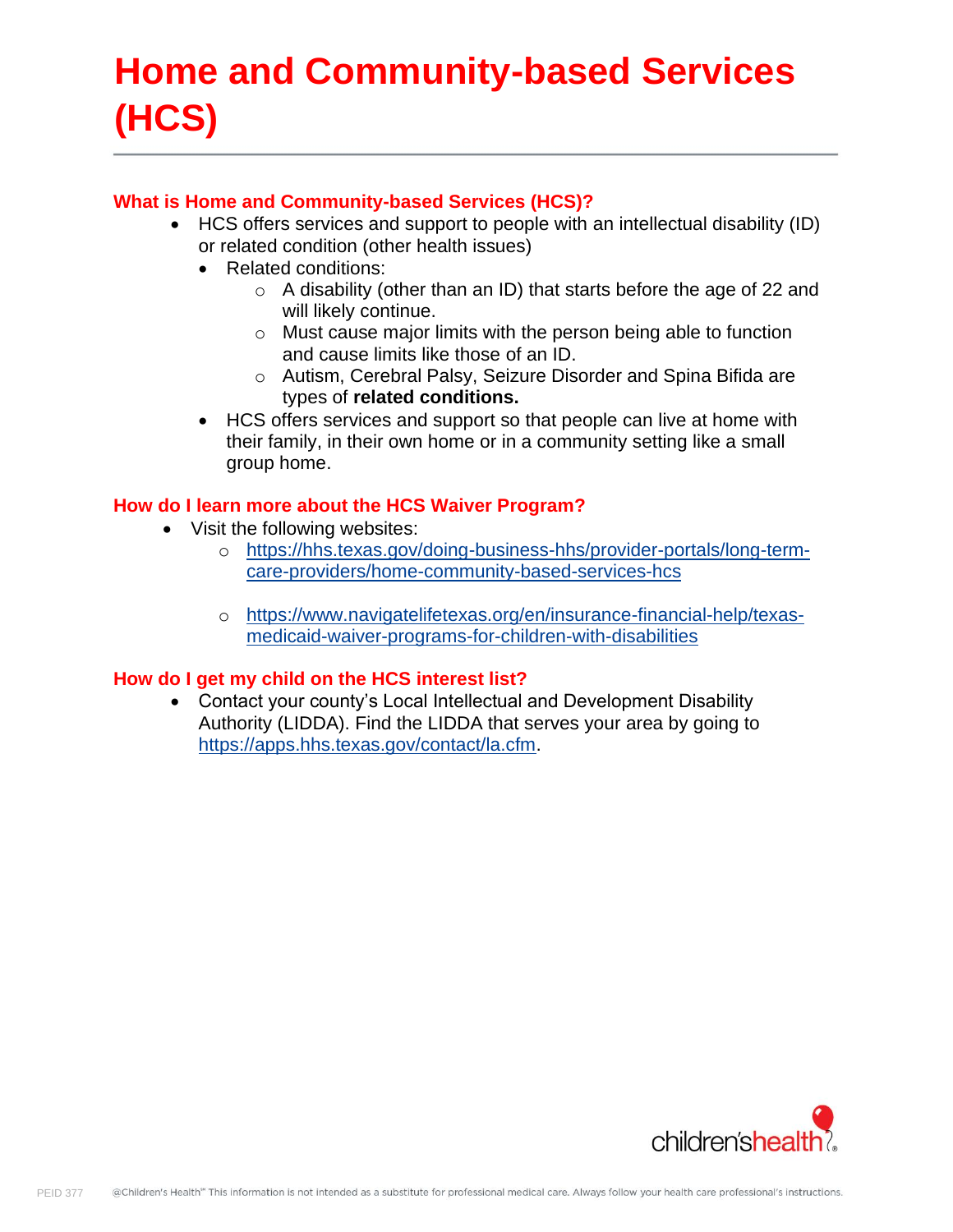### **Medically Dependent Children's Program (MDCP)**

#### **What is the Medically Dependent Children's Program (MDCP)?**

- MDCP offers services to families caring for medically dependent children and young adults under the age of 21.
- MDCP serves as a different option than a nursing home.

#### **How do I learn more about MDCP?**

- Visit the following websites:
	- o [https://hhs.texas.gov/doing-business-hhs/provider-portals/long-term](https://hhs.texas.gov/doing-business-hhs/provider-portals/long-term-care-providers/medically-dependent-children-program-mdcp)[care-providers/medically-dependent-children-program-mdcp](https://hhs.texas.gov/doing-business-hhs/provider-portals/long-term-care-providers/medically-dependent-children-program-mdcp)
	- o [https://www.navigatelifetexas.org/en/insurance-financial-help/texas](https://www.navigatelifetexas.org/en/insurance-financial-help/texas-medicaid-waiver-programs-for-children-with-disabilities)[medicaid-waiver-programs-for-children-with-disabilities](https://www.navigatelifetexas.org/en/insurance-financial-help/texas-medicaid-waiver-programs-for-children-with-disabilities)

#### **How do I get my child on the MDCP interest list?**

• Call the Texas Health and Human Services Commission at 1-877-438-5658

#### **What do I need to know?**

- Some children who are medically fragile (in a critical state of health) may be able to avoid the MDCP "interest list" through the Money Follows the Person (MFP) process
- When you call the MDCP interest list, ask to speak with the person who is an expert on Money Follows the Person.

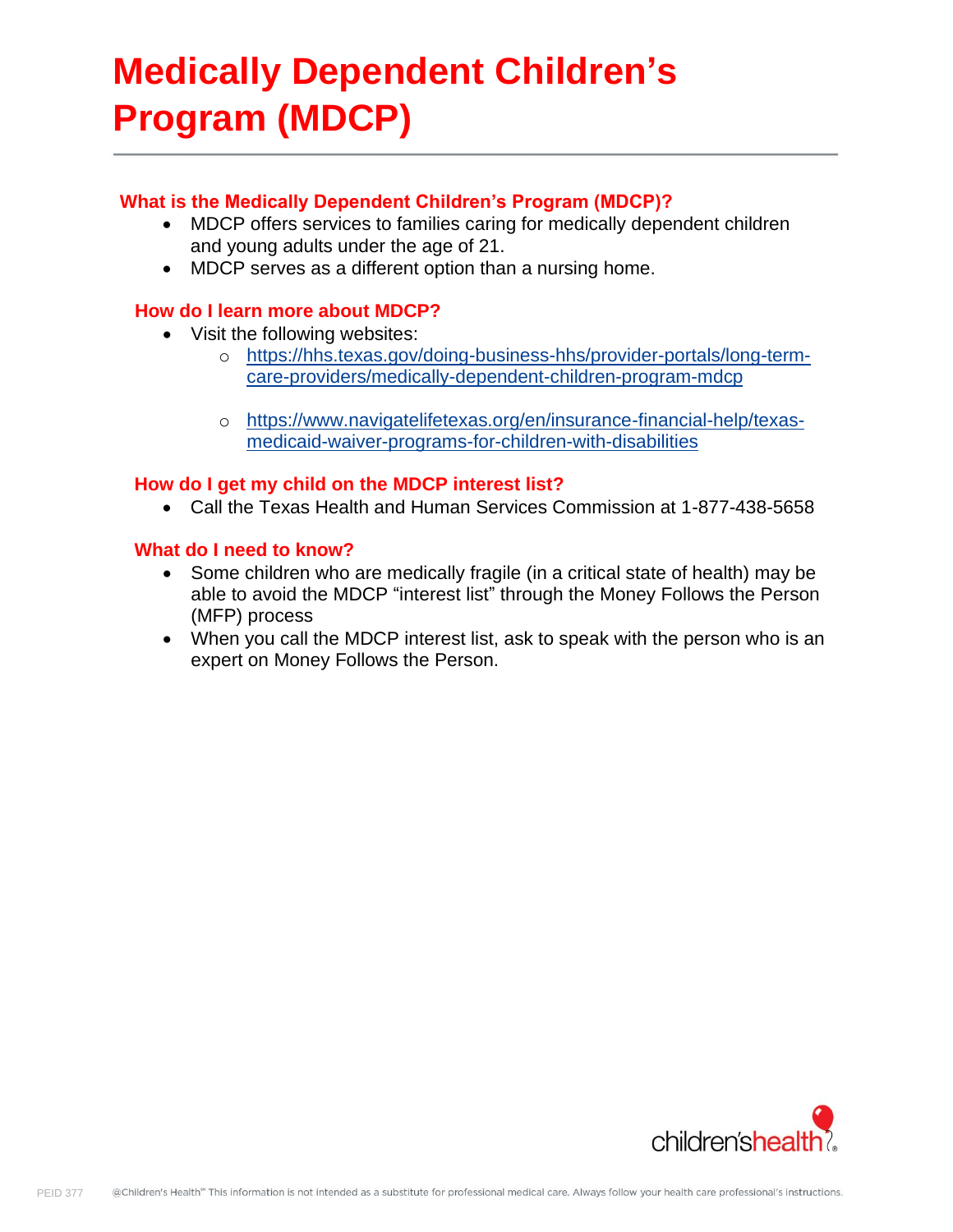## **Community Living Assistance and Support Services (CLASS)**

#### **What is Community Living Assistance and Support Services (CLASS)?**

- CLASS offers home-and community-based services to people with intellectual disabilities or **related conditions** who meet additional criteria.
	- o A **related condition** is a disability, other than an intellectual disability, that starts before the age of 22 and that affects a person's ability to function in daily life.

#### **How do I learn more about the CLASS Program?**

- Visit the following websites:
	- o [https://hhs.texas.gov/doing-business-hhs/provider-portals/long-term](https://hhs.texas.gov/doing-business-hhs/provider-portals/long-term-care-providers/community-living-assistance-support-services-class)[care-providers/community-living-assistance-support-services-class](https://hhs.texas.gov/doing-business-hhs/provider-portals/long-term-care-providers/community-living-assistance-support-services-class)
	- o [https://www.navigatelifetexas.org/en/insurance-financial-help/texas](https://www.navigatelifetexas.org/en/insurance-financial-help/texas-medicaid-waiver-programs-for-children-with-disabilities)[medicaid-waiver-programs-for-children-with-disabilities](https://www.navigatelifetexas.org/en/insurance-financial-help/texas-medicaid-waiver-programs-for-children-with-disabilities)

#### **How do I get my child on the CLASS interest list?**

• Call the Texas Health and Human Services Commission at 1-877-438-5658

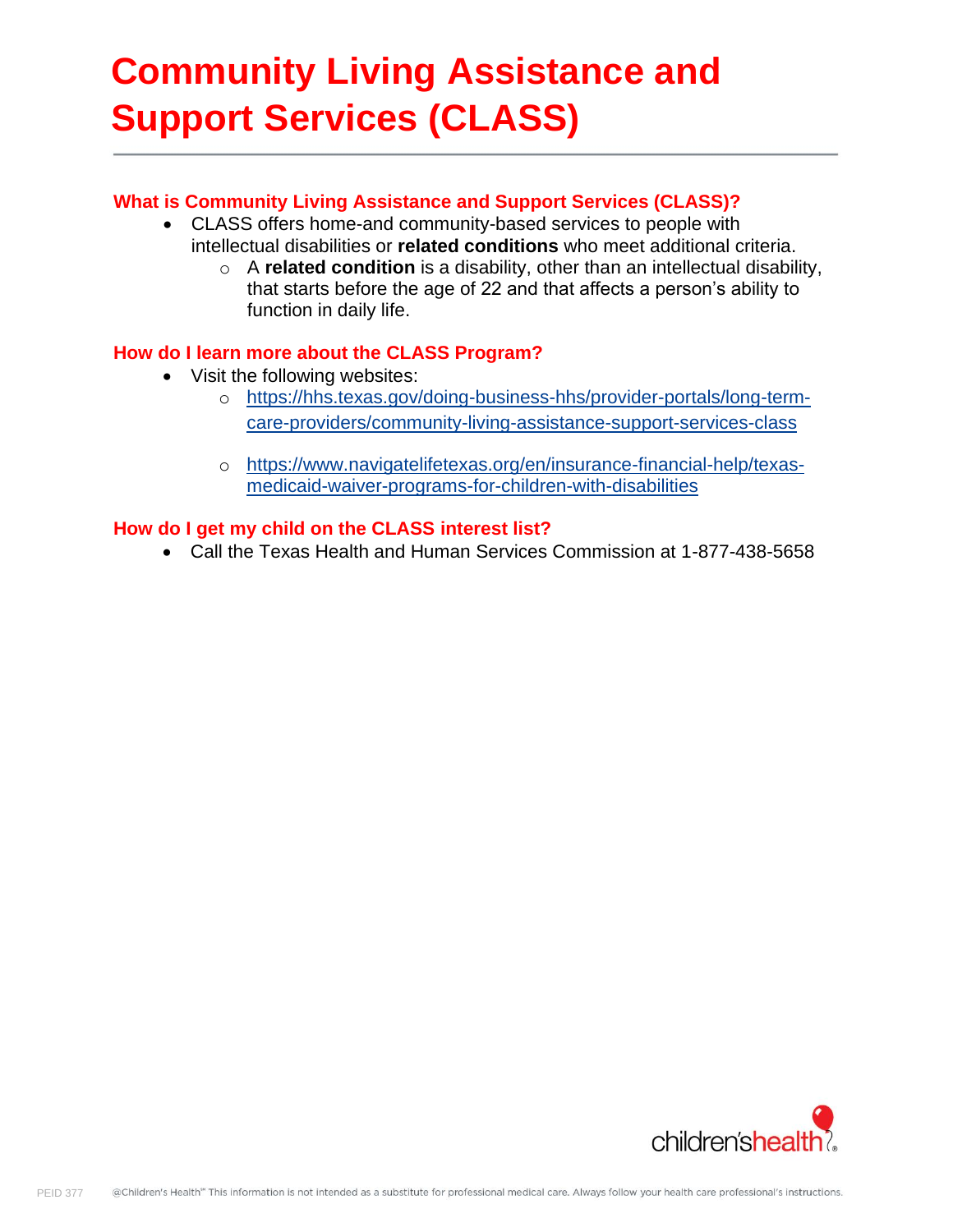### **Deaf Blind with Multiple Disabilities (DBMD)**

#### **What is Deaf-Blind with Multiple Disability (DBMD)?**

- Deaf-Blind with Multiple (many) Disabilities (DBMD) offers home and community-based services to people who are deaf **and** blind **and** have many disabilities.
- The program helps by giving more opportunities for individuals to communicate and interact with their environment.

#### **How do I learn more about DBMD?**

- Visit the following websites:
	- o [https://hhs.texas.gov/doing-business-hhs/provider-portals/long-term](https://hhs.texas.gov/doing-business-hhs/provider-portals/long-term-care-providers/deaf-blind-multiple-disabilities-dbmd)[care-providers/deaf-blind-multiple-disabilities-dbmd](https://hhs.texas.gov/doing-business-hhs/provider-portals/long-term-care-providers/deaf-blind-multiple-disabilities-dbmd)
	- o [https://www.navigatelifetexas.org/en/insurance-financial-help/texas](https://www.navigatelifetexas.org/en/insurance-financial-help/texas-medicaid-waiver-programs-for-children-with-disabilities)[medicaid-waiver-programs-for-children-with-disabilities](https://www.navigatelifetexas.org/en/insurance-financial-help/texas-medicaid-waiver-programs-for-children-with-disabilities)

#### **How do I get my child on the DBMD interest list?**

• Call the Texas Health and Human Services Commission at 1-877-438-5658.